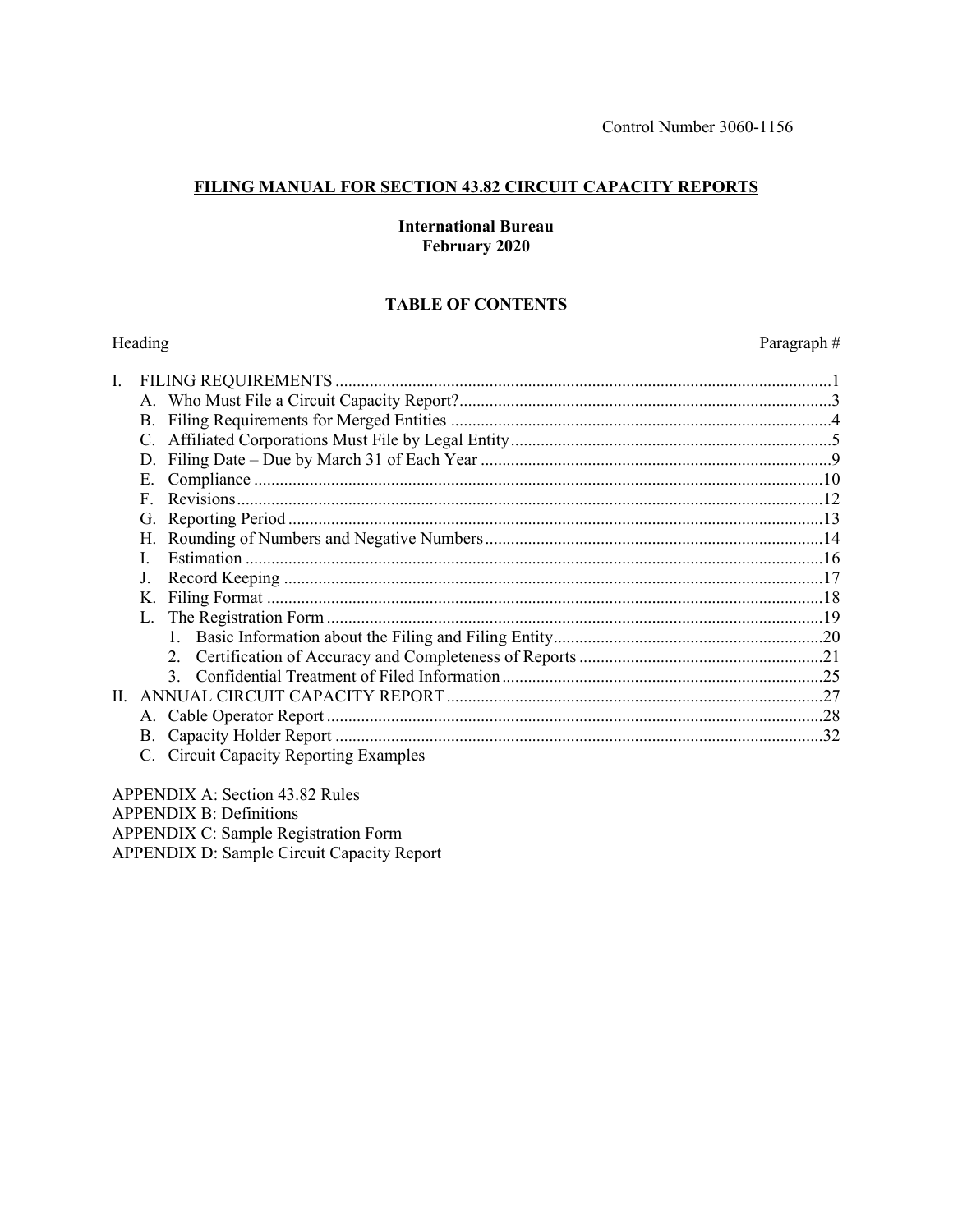#### **I. FILING REQUIREMENTS**

1. Section 43.82 of the Commission's rules requires submarine cable landing licensees and common carriers to file Circuit Capacity Reports containing information about capacity on the international circuits that they own or hold through an indefeasible right of use (IRU) or an inter-carrier lease (ICL).<sup>1</sup> There are separate filing requirements for cable operators and capacity holders:

- International Submarine Cable Operator Report
- International Submarine Capacity Holder Report

2. Each Filing Entity must file the required circuit data as indicated on the Circuit Capacity Operator Report and Capacity Holder Report.<sup>2</sup> The Commission annually compiles the data filed pursuant to section 43.82 and publicly releases the compiled data.<sup>3</sup>

### **A. Who Must File a Circuit Capacity Report?**

3. Section 43.82 of the Commission's rules sets forth annual circuit capacity reporting requirements that apply to (1) any licensee of a submarine cable between the United States and a foreign point (cable landing licensee), and (2) any common carrier with capacity on a submarine cable between the United States and a foreign point (common carrier).<sup>4</sup>

#### **B. Filing Requirements for Merged Entities**

4. Where two or more Filing Entities have merged into a single legal entity during the annual reporting period, the successor merged company shall file a single aggregated section 43.82 report that covers the combined operations of the merged companies during the reporting period, including operations prior to the date of the merger. If the merger occurs after the reporting period, but prior to the filing date, the successor company shall file separate section 43.82 reports for each of the Filing Entities.

#### **C. Affiliated Corporations Must File by Legal Entity**

5. Affiliated companies must file separate section 43.82 reports to the extent that they are considered to be separate legal entities where they have separate articles of incorporation, articles of formation, or similar legal documents. This requirement parallels the filing requirement under the FCC Form 499-A.<sup>5</sup> However, where the Commission has authorized them to make a consolidated FCC Form 499-A filing, the affiliated companies similarly shall make a consolidated section 43.82 filing.<sup>6</sup>

6. If a Filing Entity is filing a consolidated section 43.82 report or filing on behalf of an affiliated entity or entities, we ask the Filing Entity to email the International Bureau with the list of

6 *Id.* at 8-9.

<sup>1</sup> *See* Appx. B for definition of Common Carrier, IRU, and ICL.

<sup>2</sup> For purposes of this manual, a "Filing Entity" refers to a person or entity that is required to file information with the Commission pursuant to section 43.82.

<sup>&</sup>lt;sup>3</sup> FCC, Circuit Capacity Data for U.S.-International Submarine Cables, [https://www.fcc.gov/circuit-capacity-data](https://www.fcc.gov/circuit-capacity-data-us-international-submarine-cables)[us-international-submarine-cables](https://www.fcc.gov/circuit-capacity-data-us-international-submarine-cables).

<sup>4</sup> 47 CFR § 43.82.

<sup>5</sup> The filing requirement is explained in Section II.A of the Instructions accompanying Form 499-A. *See* Federal Communications Commission, Telecommunications Reporting Worksheet at 4-8 (Form 499-A). Form 499-A and its Instructions are available at [http://www.fcc.gov/Forms/Form499-A/499a-2010.pdf.](http://www.fcc.gov/Forms/Form499-A/499a-2010.pdf)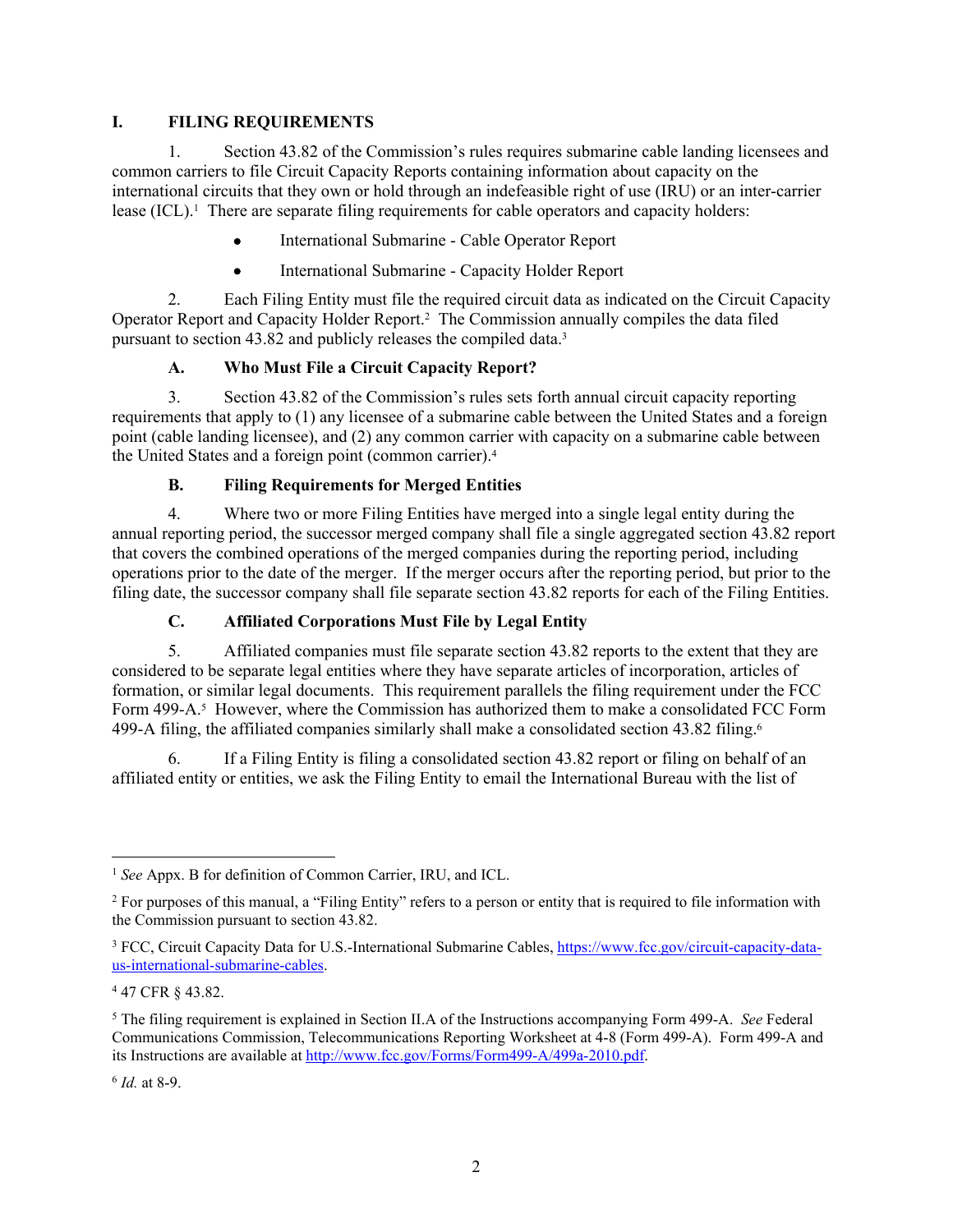entities for which it is filing data at: **Circuit.Capacity@fcc.gov.**

7. The Commission's rules require all cable landing licensees and common carriers to have a Filer 499 ID.7 They must include that ID with all their filings under section 43.82. The legal entity or entities responsible for filing data under section 43.82 are the same legal entity or entities identified by the Filer 499 ID. There may be some persons or entities subject to section 43.82 that have not provided any service as a U.S. telecommunications carrier and, therefore, have never obtained a Filer 499 ID. Such a person or entity shall file its section 43.82 reports at the legal entity level. Such a person or entity need not obtain a Filer 499 ID for the purpose of filing its section 43.82 reports. If such a person or entity subsequently begins to provide service as a U.S. telecommunications carrier, it must obtain a Filer 499 ID for the purpose of filing under section 43.82 of the Commission's rules.

8. The Filer 499 ID is assigned by the Commission's data collection agent after a company files its first FCC Form 499-A. Filer 499 IDs for current Filing Entities can be found at [https://fjallfoss.fcc.gov/cgb/form499/499a.cfm.](https://fjallfoss.fcc.gov/cgb/form499/499a.cfm)

### **D. Filing Date – Due by March 31 of Each Year**

9. Section 43.82 of the Commission's rules requires Filing Entities to submit the Circuit Capacity Report for the preceding calendar year (the reporting period) on or before **March 31 of each year.**8 The earliest date that the Commission will accept filings will be specified annually by the Chief, International Bureau, in a Public Notice.

#### **E. Compliance**

10. Failure to file timely section 43.82 reports may subject Filing Entities to the enforcement provisions of the Communications Act and any other applicable law and could result in the imposition of forfeitures or other penalties. Failure to file the Circuit Capacity Report on time is a violation of the Commission's rules and could result in the imposition of forfeitures or other penalties. Inaccurate or untruthful information contained in section 43.82 reports may lead to prosecution under section 220(e) of the Communications Act<sup>9</sup> or the criminal provisions of Title 18 of the United States Code.<sup>10</sup>

11. Any Filing Entity that cannot file its information by the required deadlines must request an extension of time to file by submitting a waiver request prior to the filing date under provisions of section 1.3 of the Commission's rules.<sup>11</sup> A Filing Entity must make a request for an extension of time to the Chief, International Bureau. In the request, a Filing Entity must identify the report to be delayed, explain the reasons for the delay, and propose an alternate filing date.

#### **F. Revisions**

12. Data on file as of the deadlines identified above for filing Circuit Capacity Reports must be the most accurate data available as of the deadline. If a Filing Entity files data in advance of a deadline and discovers inaccuracies in data prior to the deadline, it must file a corrected report, accompanied by a

<sup>8</sup> 47 CFR § 43.82(a).

<sup>7</sup> Filer 499 ID refers to an identification number assigned by the FCC to entities that file an annual FCC Form 499-A. Sections 52.17 (b), (c), and 54.708 of the Commission's rules, require all telecommunications carriers in the United States to file a Form 499-A. 47 CFR §§ 52.17(b), (c);54.708. When a carrier files its first Form 499-A, the Commission's Data Collection Agent assigns the carrier a Filer 499 ID*. See* Form 499-A Instructions at 13.

 $947$  U.S.C. § 220(e).

<sup>10</sup> 18 U.S.C. § 1001.

<sup>11</sup> 47 CFR § 1.3.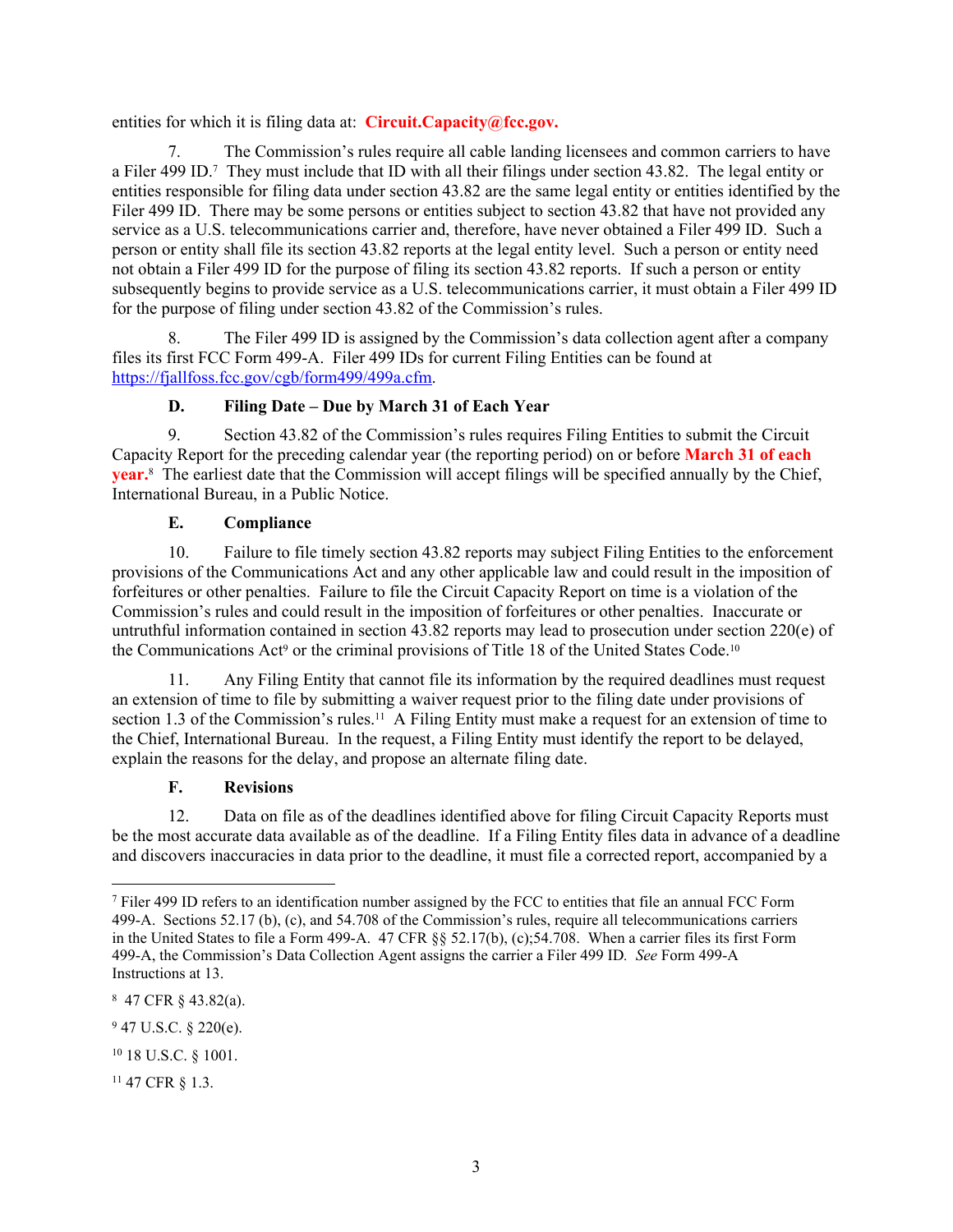new Registration Form, on or before the deadline. No waiver is required to file a corrected report.

## **G. Reporting Period**

13. International circuit capacity data in the Circuit Capacity Report shall be counted on December 31 of the reporting period.<sup>12</sup>

## **H. Rounding of Numbers and Negative Numbers**

14. *Rounding*. Filing Entities should report cable capacity on the Circuit Capacity Report – International Submarine Cable Capacity – Cable Operators chart (Cable Operator Report) and capacity holdings on the Circuit Capacity Report – International Submarine Cable Capacity – Capacity Holders chart (Capacity Holder Report) in Gbps rounded to one decimal place.

15. *Negative Numbers*. Net IRUs (column (b)) and Net ICLs (column (c)) in the Capacity Holder Report may be negative numbers.

### **I. Estimation**

16. To the maximum extent possible, provide actual counts of circuits and other statistics. Where that is not possible, use statistical sampling methods that are designed to produce a margin of error of no more than one percent with a confidence interval of 95%. Where it is not possible to use statistical sampling methods, use other estimation methods that would in good faith be expected to produce accuracy comparable to that specified for statistical methods.

# **J. Record Keeping**

17. Filing Entities shall maintain records and documentation in support of information reported in section 43.82 reports for three years and shall provide such records and documentation to the Commission upon request. Filing Entities that acquire operations subject to section 43.82 reporting requirements through, for example, acquisition of property, consolidation, or merger must maintain the records of the acquired operation for three years following the acquisition. Filing Entities that use estimation techniques, including statistical sampling, must keep these studies for at least three years following the reporting period and provide them to the Commission upon request. The Commission's staff or designees may review or audit any corporate records, including records that the Filing Entity has retained for more than three years, for any reason.

#### **K. Filing Format**

18. File the section 43.82 reports in electronic format, using electronic spreadsheets (worksheets) designated by the FCC. Filing Entities should provide the following basic information in the worksheet: the name of the Filing Entity, the date of the filing, and the reporting period covered by the filing.

# **L. The Registration Form**

19. A Registration Form must accompany each new or revised section 43.82 report.13 The Registration Form elicits basic information about the filer, requires Filing Entities to certify the accuracy and completeness of the filed data, and allows Filing Entities to request confidential treatment of their data.

# **1. Basic Information about the Filing and Filing Entity**

20. Filing Entities should provide the following basic information on the Registration Form:

<sup>12</sup> 47 CFR § 43.82.

<sup>13</sup> 47 CFR § 43.82(b).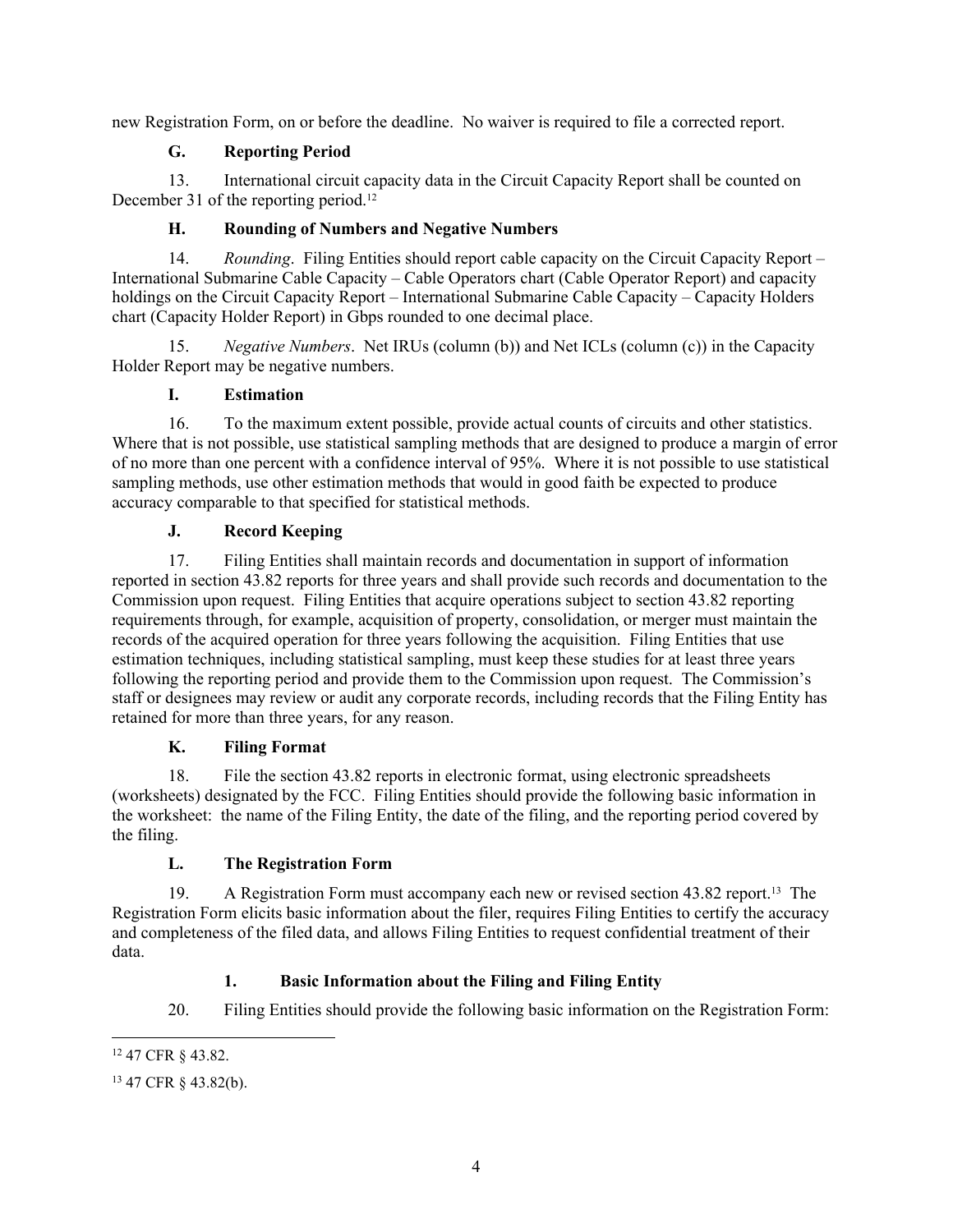the date of the filing; the reporting period covered by the filing; the name and address of the Filing Entity; the FCC Registration Number (FRN) of the Filing Entity;<sup>14</sup> the Filing Entity's Filer 499 ID, if any; the contact information for the preparer of the filing; whether the filing is a new report or a revision to an existing report; information about the Filing Entity's section 214 authorizations and cable landing licenses.<sup>15</sup>

### **2. Certification of Accuracy and Completeness of Reports**

21. Filing Entities must certify on the Registration Form the accuracy and completeness of the data filed in the accompanying Circuit Capacity Report. An officer of the Filing Entity must certify the accuracy and completeness of the Filing Entity's section 43.82 information. The Commission will not accept a report until the Filing Entity provides the requisite certification.

22. For the purposes of certification, an officer is a person who occupies a position specified in the corporate by-laws (or partnership agreement, certificate creating a limited liability company, or comparable document) and is typically the president, vice president for operations, vice president for finance, comptroller, treasurer, or someone in a comparable position. If the Filing Entity is a sole proprietorship, the owner must certify the accuracy and completeness of the Filing Entity's section 43.82 information.

23. As indicated on the Registration Form, the certification must contain the signature of the certifying official; the printed name of the certifying official; the title of the certifying official; the physical address, telephone number, and e-mail address of the certifying official; and the Filing Entity's official contact or attorney of record, including physical address, telephone number, and e-mail address.

24. A Filing Entity has not met its filing deadline until the Commission has received a certified filing of the Filing Entity's section 43.82 report.

## **3. Confidential Treatment of Filed Information**

25. Filing Entities may request on the Registration Form confidential treatment of the data filed in their Circuit Capacity Report.16 Filing Entities may request confidential treatment of the data filed in the Cable Operators and Capacity Holders reports. They may do so by checking the appropriate box to request confidential treatment under section 0.459 of the Commission's rules and certifying that the filed data are privileged and confidential and that public disclosure of such information would likely cause substantial harm to the competitive position of the company. This certification must be by the same company official who certifies the accuracy and completeness of the accompanying report. We encourage cable operators to continue to make basic data about the cables they operate publicly available so that the American public may continue to have access to a complete listing of available and planned cable capacity on the U.S. end of all international submarine cables.

16 47 CFR § 43.82(b).

<sup>&</sup>lt;sup>14</sup> The FRN is a ten-digit number that the Commission uses to identify a Filing Entity for purposes of the Commission's Licensing/Filing systems and its Revenue Accounting Management Information System (RAMIS). Filing Entities may obtain an FRN through the Commission Registration System (CORES), which they may access at [https://www.fcc.gov/licensing-databases/fcc-registration-commission-registration-system.](https://www.fcc.gov/licensing-databases/fcc-registration-commission-registration-system) Filing Entities should ensure that their contact information is correct in the CORES system.

<sup>&</sup>lt;sup>15</sup> A complete list of the Filing Entity's international section 214 authorizations and cable landing licenses is required the first time that the Filing Entity files its section 43.82 Circuit Capacity Report. Subsequent filings need only contain additions and deletions to the list of these licenses.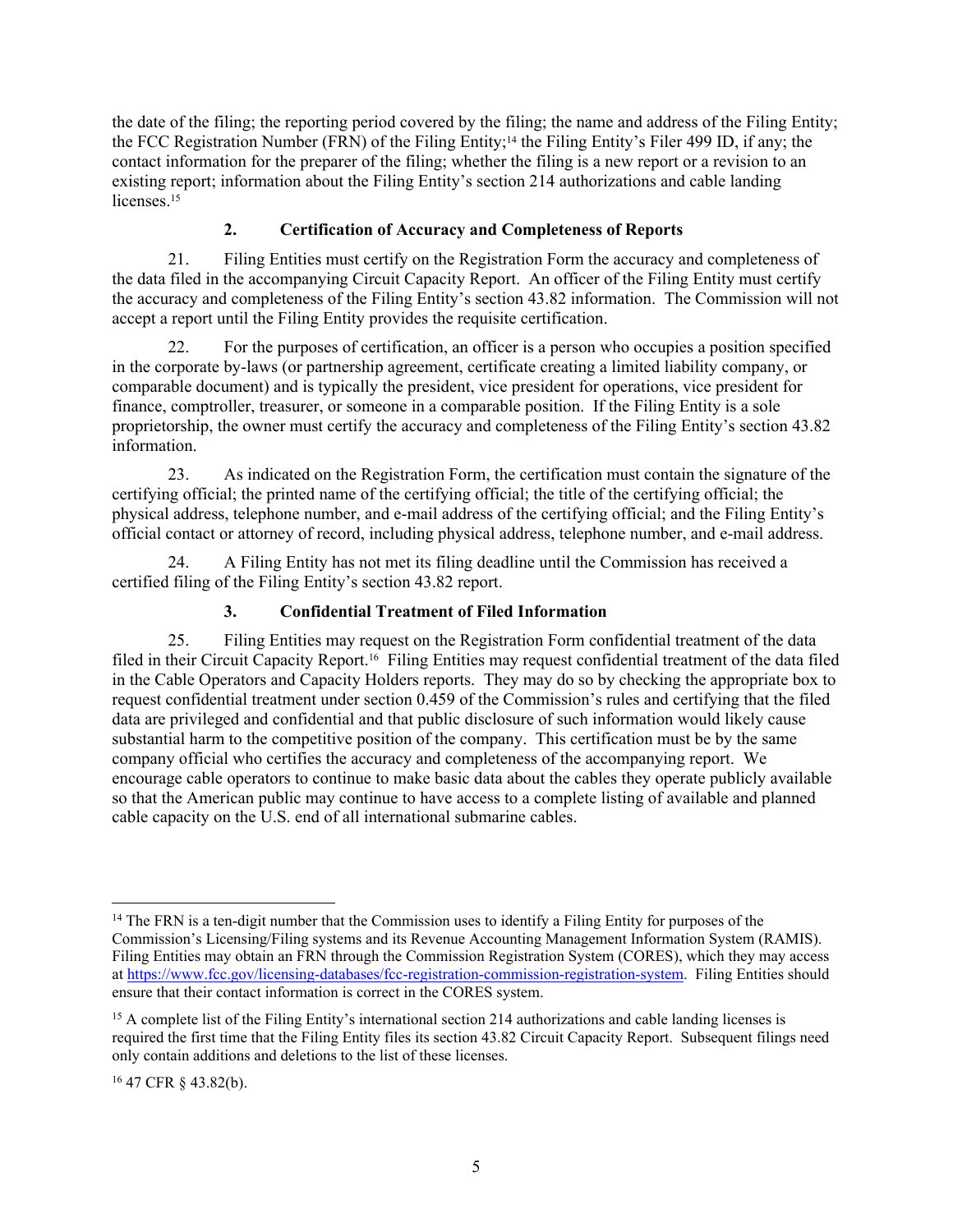26. Checking the box and certifying the data as warranting confidential treatment affords a Filing Entity the opportunity to defer the need to provide justification for confidential treatment until another party requests access to the data. Upon receipt of a request for inspection of the data, we will notify the Filing Entity of the request and the Filing Entity will be required to justify continued confidential treatment pursuant to section 0.459 of the Commission's rules.

### **II. ANNUAL CIRCUIT CAPACITY REPORT**

27. Section 43.82 of the Commission's rules requires submarine cable landing licensees and common carriers to file certain information about international circuits that they own or, in some cases, lease.17 There are separate filing requirements for cable operators and capacity holders.

### **A. Cable Operator Report**

28. The licensee(s) of a submarine cable that extends between the United States and a foreign point<sup>18</sup> as of December 31 of the reporting period shall report the available capacity and planned capacity of that cable in the Cable Operator Report.19 Available capacity, also known as design capacity, is all of the capacity (both lit and unlit capacity) on the cable as of the reporting date (December 31 of the reporting period). Planned capacity is the entire intended capacity (both lit and unlit capacity) of the cable two years out from the reporting date (December 31 of the reporting period plus two years) based on current plans to upgrade the capacity of the cable.

29. The available capacity shall be reported in column (a) of the Cable Operator Report. The planned capacity shall be reported in column (b). If a cable landing license has been granted but the cable has not yet commenced service, the licensee(s) of that cable shall report the planned capacity of the cable in the Cable Operator Report. The capacity data shall be reported in Gbps rounded to one decimal place.

30. Where there are multiple licensees for a cable, only one cable landing licensee may file the Cable Operator Report for that cable. The licensees shall determine which licensee will file the capacity data for that submarine cable. For simplicity, the licensee that files data on available and planned capacity is identified as the "Cable Operator" in the Cable Operator Report, although the reporting licensee need not be the actual cable operator.

31. If a Filing Entity is filing a Cable Operator Report on behalf of other cable landing licensees on the cable, the Filing Entity should email the International Bureau with the list of licensees for which it is filing data at: **Circuit.Capacity@fcc.gov.**

#### **B. Capacity Holder Report**

32. Separate from the reporting of capacity on individual cables, each cable landing licensee and common carrier that holds capacity on the U.S. end of any submarine cable extending between the United States and a foreign point as of December 31 of the reporting period (capacity holder) shall report in the Capacity Holder Report its available capacity on the U.S. end of every submarine cable between the

<sup>17</sup> 47 CFR § 43.82(a).

<sup>&</sup>lt;sup>18</sup> The international submarine cables subject to this requirement are those that connect the United States with foreign points. Capacity on domestic submarine cables – submarine cables that only connect points within the United States, such as cable connecting the Hawaiian Islands or Alaska to the conterminous United States – does not need to be reported.

<sup>19</sup> 47 CFR § 43.82(a)(1).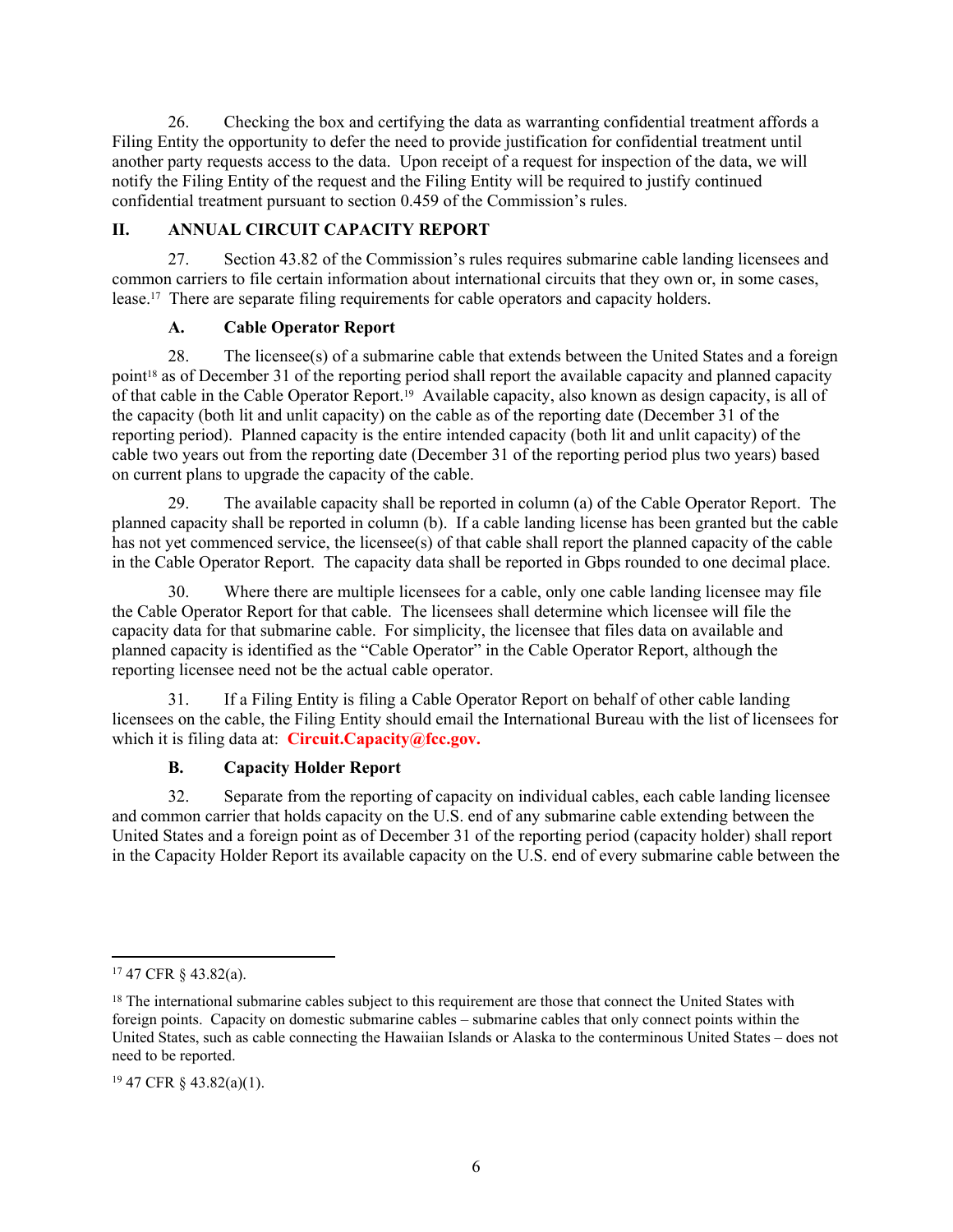United States and any foreign point on which it holds capacity as of that date.<sup>20</sup> A holding of capacity is an interest in the U.S. end of an international submarine cable through cable ownership, an indefeasible right of use (IRU), or an inter-carrier lease (ICL). Each capacity holder shall calculate its available capacity as the sum of (1) cable ownership; (2) the net of IRUs leased from other entities less IRUs leased to other entities; and (3) the net of ICLs leased from other entities less ICLs leased to other entities. Capacity holders shall report cable ownership in column (a); net IRUs in column (b); net ICLs in column (c); and the sum of columns (a) through (c) as net capacity held, in column (d) of the Capacity Holder Report.

33. For section 43.82 reporting purposes, "cable ownership" is the capacity that an entity owns on a cable. If a Filing Entity is a licensee of a submarine cable, the Filing Entity is required to report capacity through its ownership interest in the cable as a positive value in the cable ownership category in column (a).

34. Capacity holders shall also categorize net capacity held in column (d), on each cable as either activated (i.e., lit) or non-activated (i.e., unlit) capacity. Activated capacity consists of capacity used for providing services or facilities to customers (on either a common carrier or non-common carrier basis);<sup>21</sup> capacity reserved for internal company use; capacity reserved for restoration services; and unused capacity that is available for immediate use. Non-activated capacity is unused capacity that is not available for immediate use. Capacity holders shall report activated capacity in column (e) and nonactivated capacity in column (f).

35. The capacity data shall be reported in Gbpsrounded to one decimal place. If a Filing Entity does not hold capacity on a particular cable, the Filing Entity should not input any data entry in columns (a) through (f) for that cable.

36. If a Filing Entity is filing a consolidated Capacity Holder Report on behalf of an affiliated entity or entities, we ask the Filing Entity to email the International Bureau with the list of entities for which it is filing data at: **Circuit.Capacity@fcc.gov.**<sup>22</sup>

#### **C. Circuit Capacity Reporting Examples**

*Example 1: Cable landing licensee filing capacity on a cable for which it is the sole licensee.* Filing Entity A is the sole licensee of a submarine cable and owns 10.0 Gbps of capacity on that cable as of the reporting date and estimates the planned capacity will be 15.0 Gbps in two years. Filing Entity A sold IRUs on the cable to other entities in the amount of 4.0 Gbps. The net capacity held on the cable is 6.0 Gbps, of which 2.0 Gbps is lit capacity and 4.0 Gbps is unlit capacity. In this example, Filing Entity A should file a Cable Operator Report and a Capacity Holder Report.

- *Cable Operator Report.* In the Cable Operator Report, Filing Entity A must report 10.0 Gbps of available capacity in column (a) and 15.0 Gbps of planned capacity in column (b).
- *Capacity Holder Report.* In the Capacity Holder Report, Filing Entity A must report as follows for this cable:
	- $10.0$  in column (a);
	- $\cdot$  -4.0 (i.e., negative number) in column (b);

<sup>&</sup>lt;sup>20</sup> 47 CFR § 43.82(a)(2). Licensee(s) of a submarine cable that has been granted but not yet commenced service must file Capacity Holder Reports for any other cables on which they hold capacity.

<sup>&</sup>lt;sup>21</sup> Capacity used for customers includes capacity used for international calling services, international private lines, Internet service provider and Internet backbone services, and other data or high-speed services.

<sup>22</sup> *See supra* para. 6.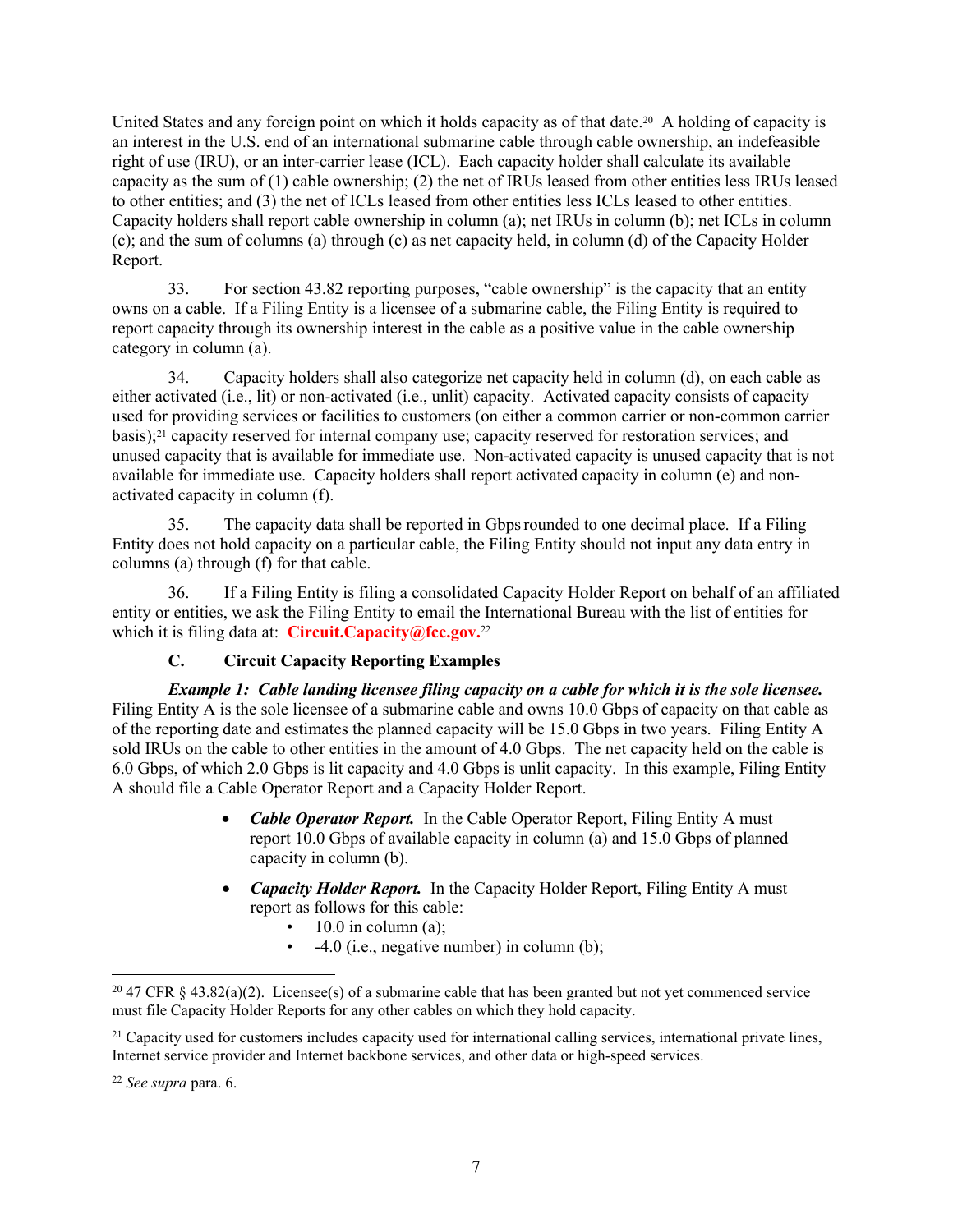- $\bullet$  0.0 in column (c);
- $6.0$  in column (d);
- $2.0$  in column (e); and
- $4.0$  in column (f).

*Example 2: Cable landing licensee of a cable for which another licensee is filing the cable operator report.* Filing Entity B is a licensee of a submarine cable on which there is at least one other licensee. Filing Entity B owns 6.0 Gbps of capacity (lit and unlit) on that cable as of the reporting date. Filing Entity B sold IRUs on the cable to other entities in the amount of 3.0 Gbps. Filing Entity B did not acquire additional capacity on the cable through IRUs and ICLs. The net capacity held on the cable is 3.0 Gbps, of which 2.0 Gbps is lit capacity and 1.0 Gbps is unlit capacity. In this example, Filing Entity B should file only a Capacity Holder Report.

- *Capacity Holder Report.* In the Capacity Holder Report, Filing Entity B must report as follows for this cable:
	- $\cdot$  6.0 in column (a):
	- -3.0 (i.e., negative number) in column (b);
	- $0.0$  in column (c);
	- $3.0$  in column (d);
	- $2.0$  in column (e); and
	- $\cdot$  1.0 in column (f).

*Example 3: Cable landing licensee filing capacity on a cable for which it is not a licensee.* **For** the reporting period, a Filing Entity must report capacity on all cables on which it holds capacity, including cables on which it is not a licensee. Filing Entity C does not own capacity on a cable but acquired capacity on that cable through IRUs (8.0 Gbps) and ICLs (9.0 Gbps). During the reporting period, Filing Entity C leased capacity on the cable to other entities through ICLs in the amount of 7.0 Gbps. The net capacity held is 10.0 Gbps, all of which is lit capacity. In this example, in addition to the Cable Operator Report that it may have to file on any cable for which it is a licensee,<sup>23</sup> Filing Entity C must file a Capacity Holder Report.

- *Capacity Holder Report.* In the Capacity Holder Report for the reporting period, Filing Entity C must report as follows for this cable:
	- $\bullet$  0.0 in column (a);
	- $8.0$  in column (b);
	- 2.0 in column (c);
	- $\cdot$  10.0 in column (d);
	- $10.0$  in column (e); and
	- $\cdot$  0.0 in column (f).

*Example 4: A common carrier that is not a licensee on any cable but has capacity holdings.*  Filing Entity D holds an international section 214 authorization and is a common carrier. For the reporting period, Filing Entity D does not own capacity on a cable but acquired capacity on that cable through IRUs (15.0 Gbps) and ICLs (5.0 Gbps). Filing Entity D did not sell or lease out capacity to other entities. The net capacity held is 20.0 Gbps, of which 5.0 Gbps is lit capacity and 15.0 Gbps is unlit capacity. In this example, Filing Entity D should file only a Capacity Holder Report.

<sup>&</sup>lt;sup>23</sup> If a Filing Entity is the sole licensee of a cable, the Filing Entity must file a Cable Operator Report for the cable. Where there are multiple licensees for a cable, only one cable landing licensee may file the Cable Operator Report for that cable. *See supra* para. 30. The licensees shall determine which licensee will file the capacity data for that submarine cable. *Id.*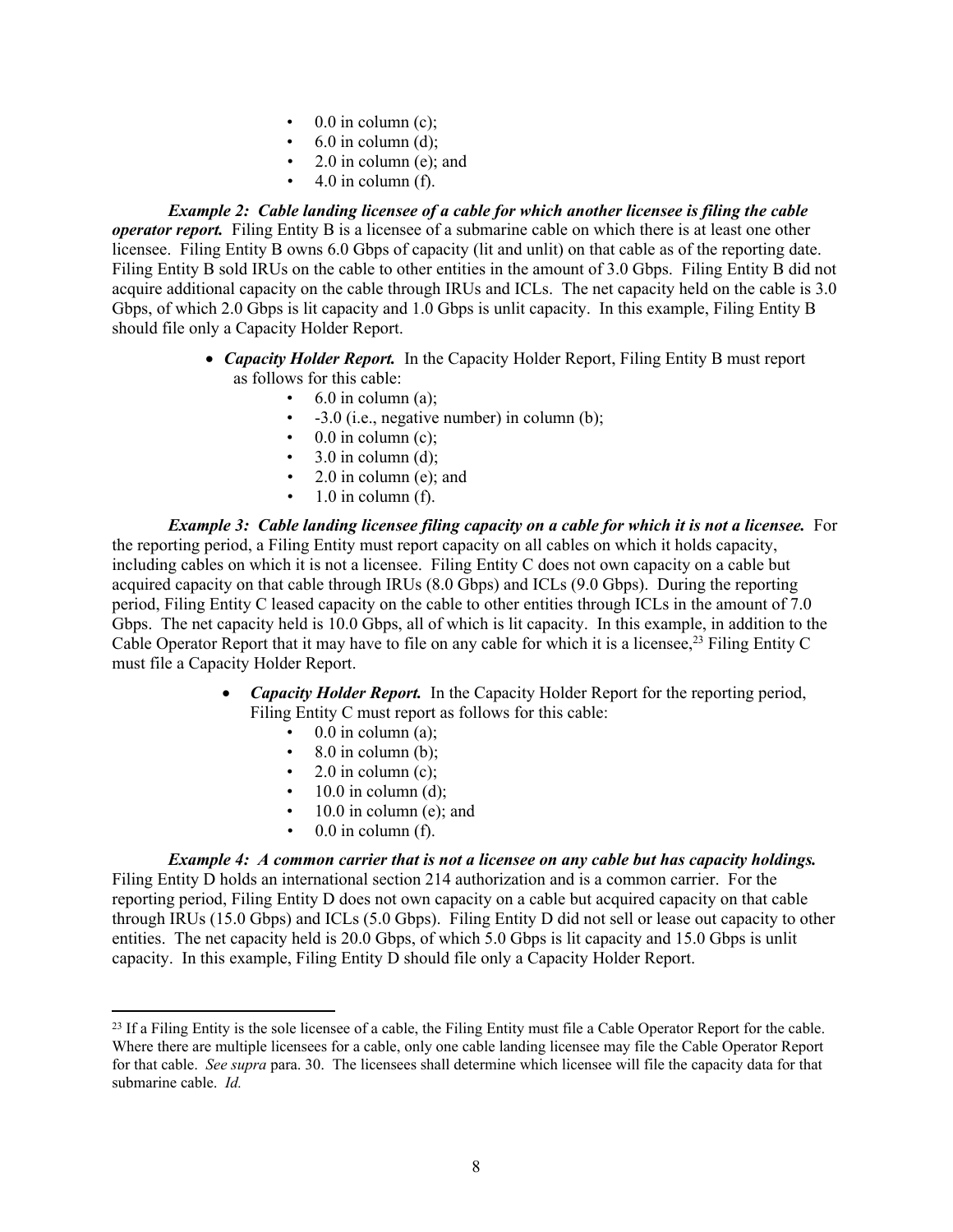- *Capacity Holder Report*. In the Capacity Holder Report, Filing Entity D must report as follows for this cable:
	- $\bullet$  0.0 in column (a);
	- $\bullet$  15.0 in column (b);
	- $\bullet$  5.0 in column (c);
	- $\bullet$  20.0 in column (d)
	- $\bullet$  5.0 in column (e); and
	- $\bullet$  15.0 in column (f).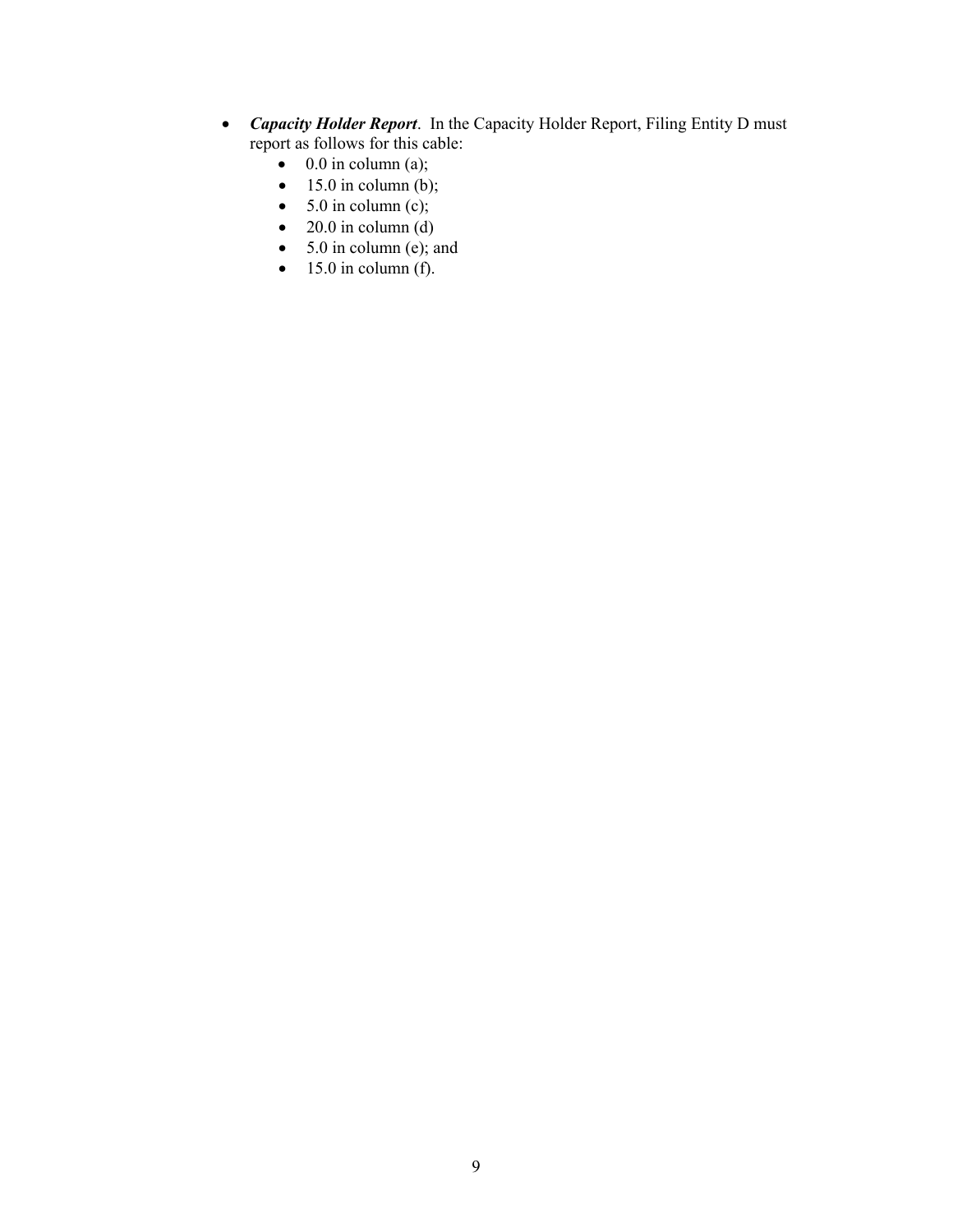# **APPENDIX A: Section 43.82 Rules**

#### **§ 43.82 Circuit Capacity Reports.**

(a) *International Submarine Cable Capacity.* Not later than March 31 of each year:

(1) The licensee(s) of a submarine cable between the United States and any foreign point shall file a report showing the capacity of the submarine cable as of December 31 of the preceding calendar year. The licensee(s) shall also file a report showing the planned capacity of the submarine cable (the intended capacity of the submarine cable two years from December 31 of the preceding calendar year).

(2) Each cable landing licensee and common carrier shall file a report showing its capacity on submarine cables between the United States and any foreign point as of December 31 of the preceding calendar year.

Note to Paragraph (a): United States is defined in Section 3 of the Communications Act of 1934, as amended, 47 U.S.C. 153.

(b) A Registration Form, containing information about the filer, such as address, phone number, email address, etc., shall be filed with each report. The Registration Form shall include a certification enabling the filer to check a box to indicate that the filer requests that its circuit capacity data be treated as confidential consistent with Section 0.459(a)(4) of the Commission's rules.

(c) Filing Manual. Authority is delegated to the Chief of the International Bureau to prepare instructions and reporting requirements for the filing of these reports prepared and published as a Filing Manual. The information required under this Section shall be filed electronically in conformance with the instructions and reporting requirements in the Filing Manual.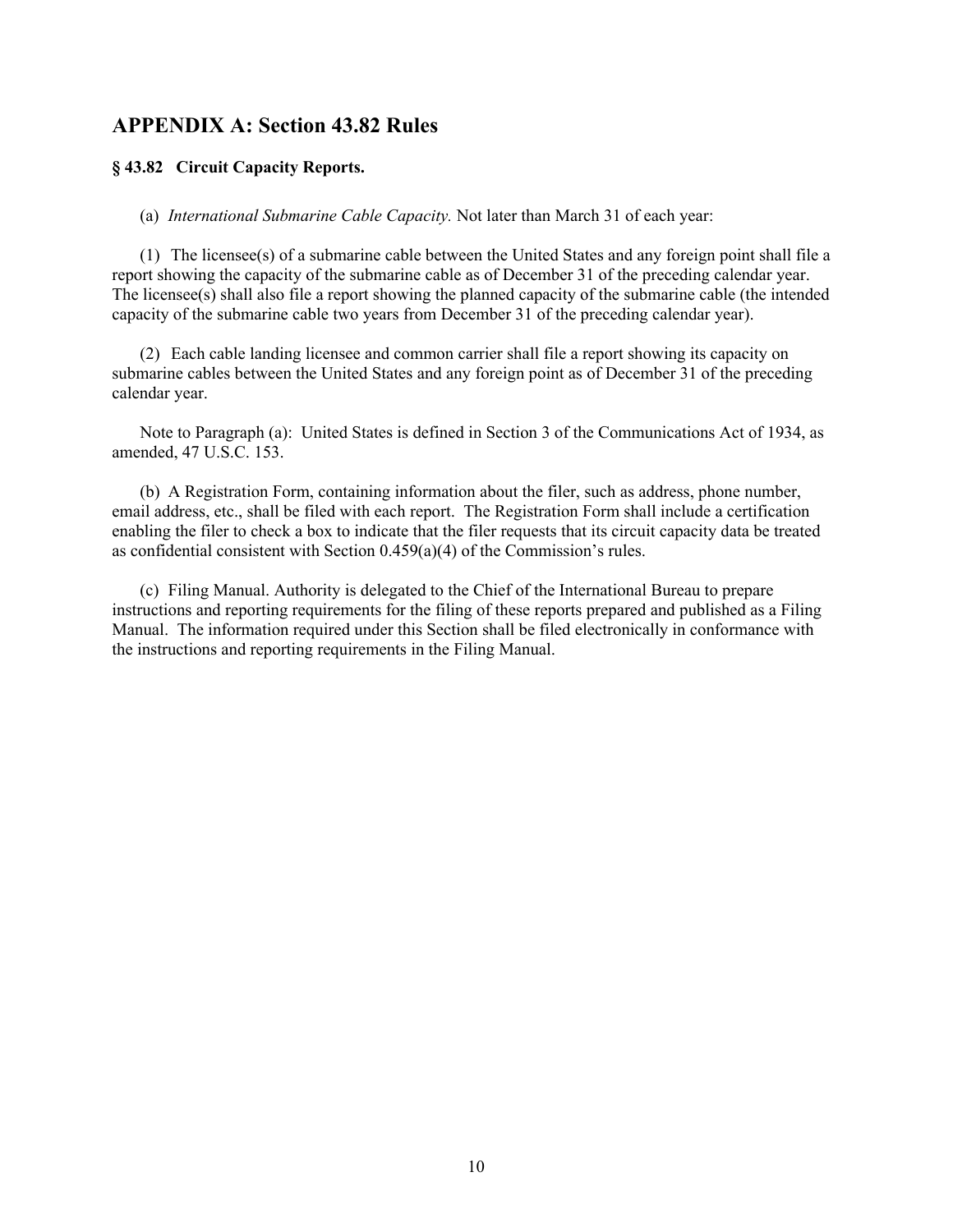# **APPENDIX B: Definitions**

**Capacity Holder** refers to a cable landing licensee or common carrier that holds capacity on the U.S. end of an international submarine cable as of December 31 of the reporting period. A holding of capacity is an interest in the U.S. end of an international submarine cable through cable ownership, an indefeasible right of use (IRU), or an inter-carrier lease (ICL).

**Circuit** refers to a path for electromagnetic transmission of information between two or more points, including transmission by submarine or terrestrial cable, satellite, wire, or radio. In addition to a dedicated channel, a service guarantee for electromagnetic transmission of information between two or more points at an agreed-upon data speed is considered a circuit for reporting International Private Line Service under section 43.82 of the Commission's rules.

**Common Carrier** refers to a person or entity in the United States that provides telecommunications services (i.e., telecommunications on a common carrier basis) in the United States or between the United States and a foreign point or holds a U.S. section 214 license to do so. A U.S. Common Carrier does not refer to the nationality of the employees or owners of a communications entity. An affiliate of a U.S. Common Carrier that operates in a foreign point as a common carrier is a Foreign Carrier.

**Filing Entity** refers to a person or entity that is required to file information with the FCC pursuant to section 43.82 of the Commission's rules.

**Foreign Point** refers to a foreign country or other geographic location outside the United States.

**Indefeasible Right of Use (IRU)** refers to an arrangement in which the holder has made an upfront payment for the full length of the lease, such as 5, 10, 20 years, or the remaining useful life of the asset.

**Inter-Carrier Lease** (**ICL**), for section 43.82 reporting purposes, refers to a lease of bare capacity between one entity and another.

**United States** refers to the several States and Territories, the District of Columbia, and the possessions of the United States, but does not include the Canal Zone. 47 U.S.C. § 153.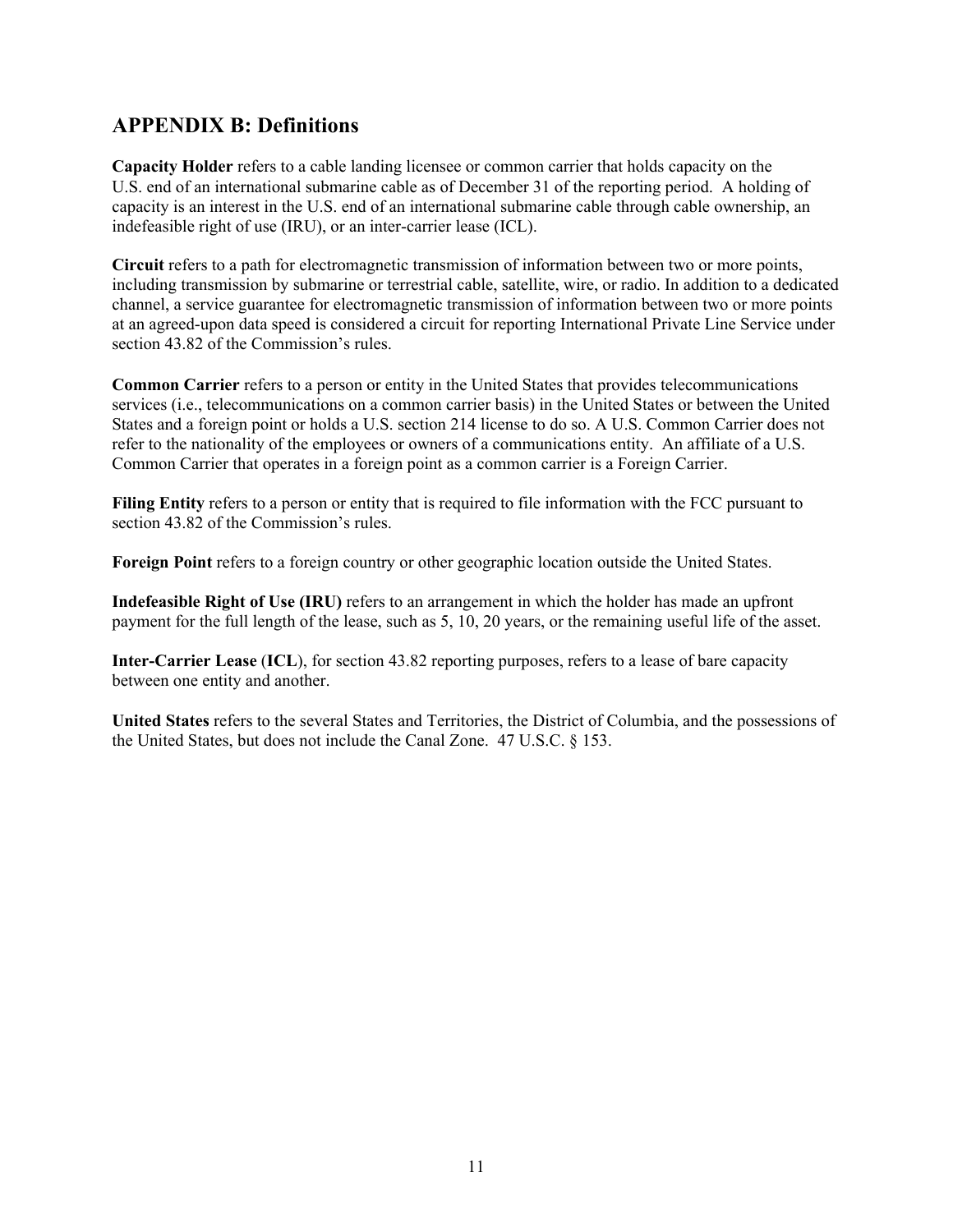# **APPENDIX C: Sample Registration Form**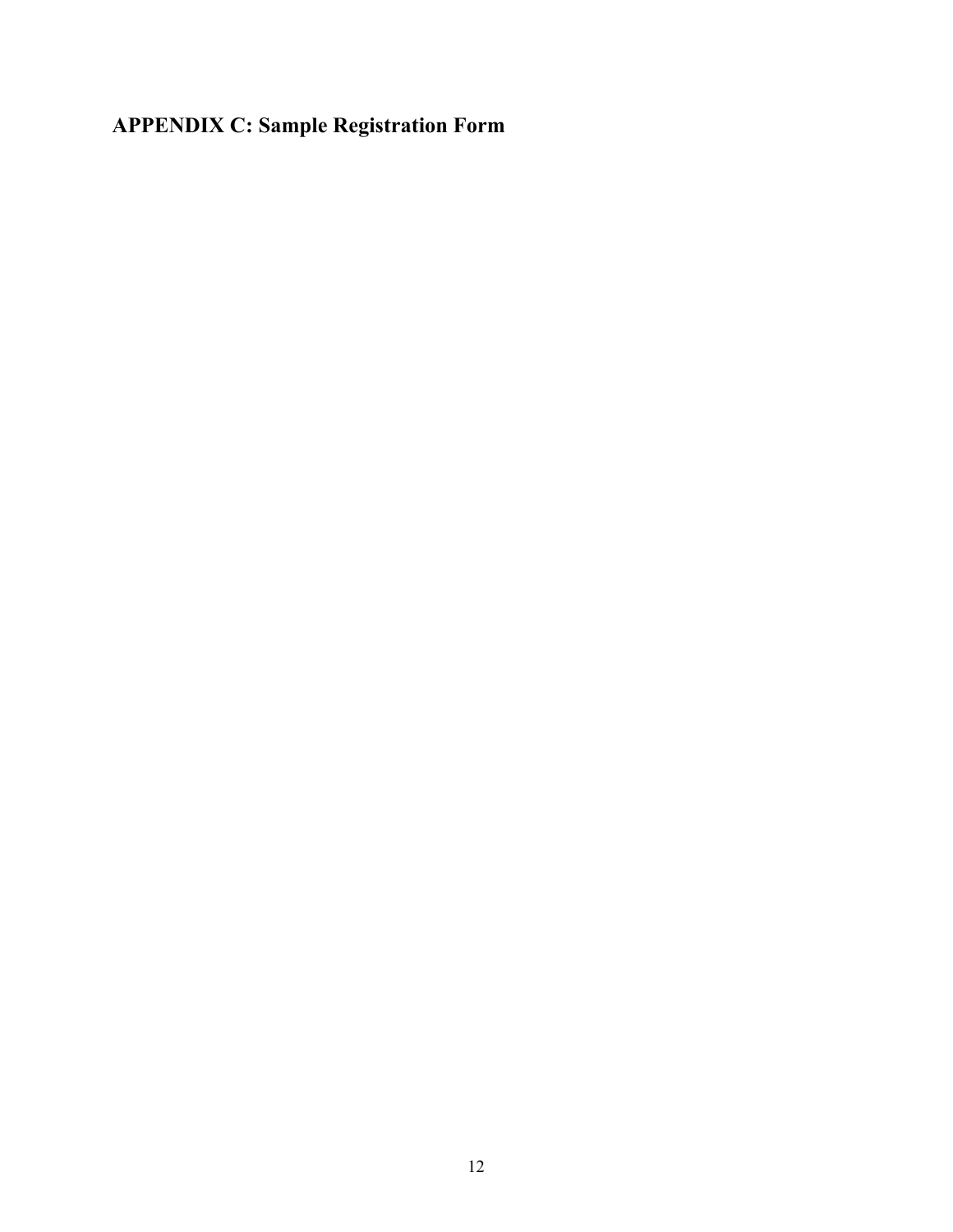# **Sample Registration Form**

| 1              | <b>Filing Date:</b>                               |
|----------------|---------------------------------------------------|
| $\mathbf{2}$   | <b>Reporting Period:</b><br>(enter calendar year) |
| 3              | Name and address of Filing Entity:                |
|                |                                                   |
|                |                                                   |
|                |                                                   |
| 4              | FCC Registration Number (FRN):                    |
|                |                                                   |
| 5              | Filing Entity's Filer 499 ID, if any:             |
|                |                                                   |
|                |                                                   |
| 6              | Preparer's name and contact Information           |
|                |                                                   |
|                |                                                   |
|                |                                                   |
| $\overline{7}$ | <b>Check One:</b>                                 |
|                | <b>New Report?</b>                                |
|                | <b>Revision to Existing Report?</b>               |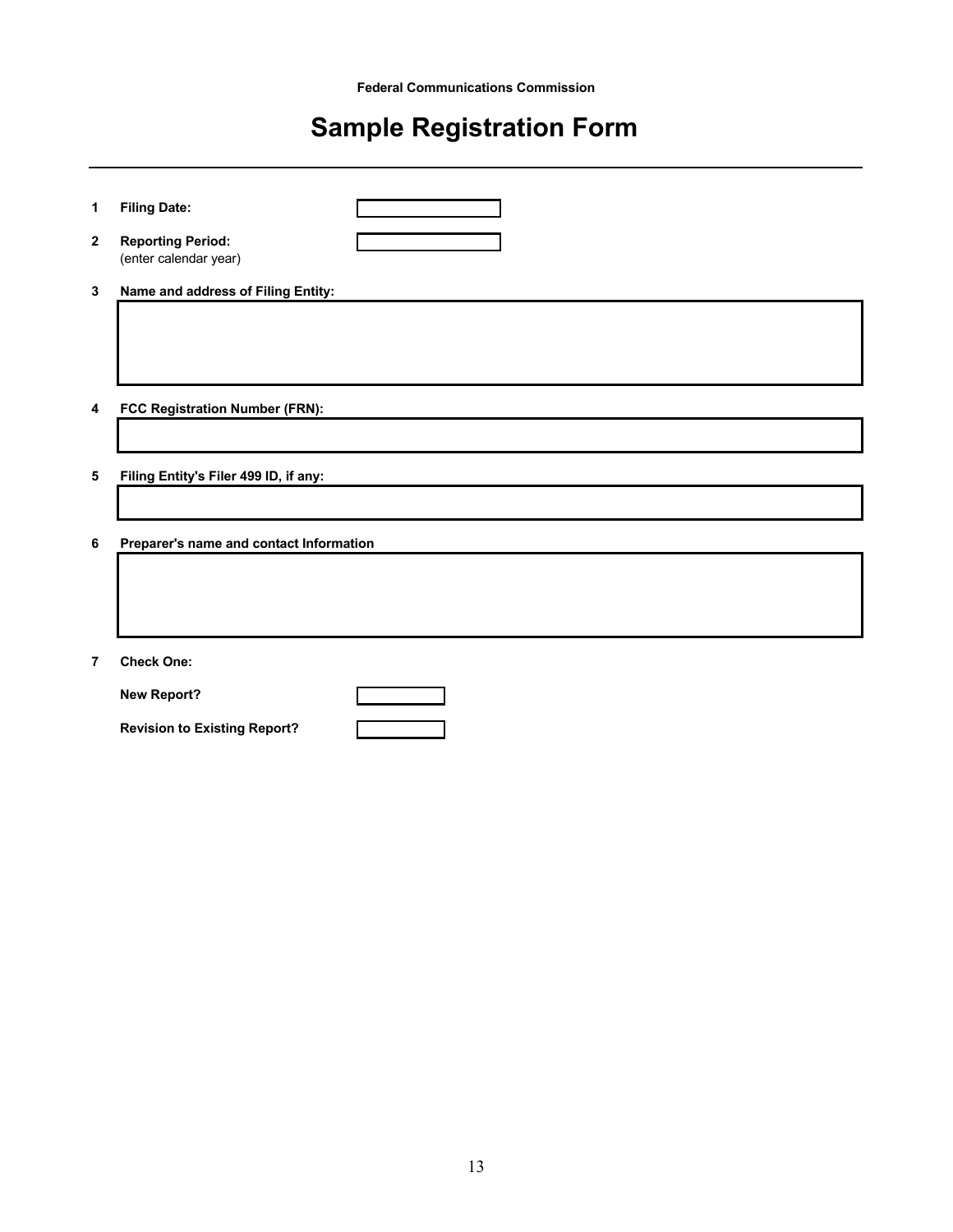# **Sample Registration Form**

#### **8 Submarine Cable Landing Licenses**

**For first-time filers of the Circuit Capacity Report under Section 43.82 of the Commission's rules, list all submarine cable landing licenses:**

**Initial List**

**For subsequent filings, list all additions and deletions to submarine cable landing licenses during the reporting period:**

**Additions**

**Deletions**

#### **9 Confidentiality**

**I certify that the data contained in the accompanying report are privileged and confidential and that public disclosure of such information would likely cause substantial harm to the competitive position of the company. I request nondisclosure of the information contained in the report pursuant to Section 0.459 of the Commission's Rules.**

| Check if applicable:                                                |  |
|---------------------------------------------------------------------|--|
| <b>Circuit Capacity Report</b>                                      |  |
| <b>International Submarine Cable Capacity</b><br>- Cable Operators  |  |
| <b>International Submarine Cable Capacity</b><br>- Capacity Holders |  |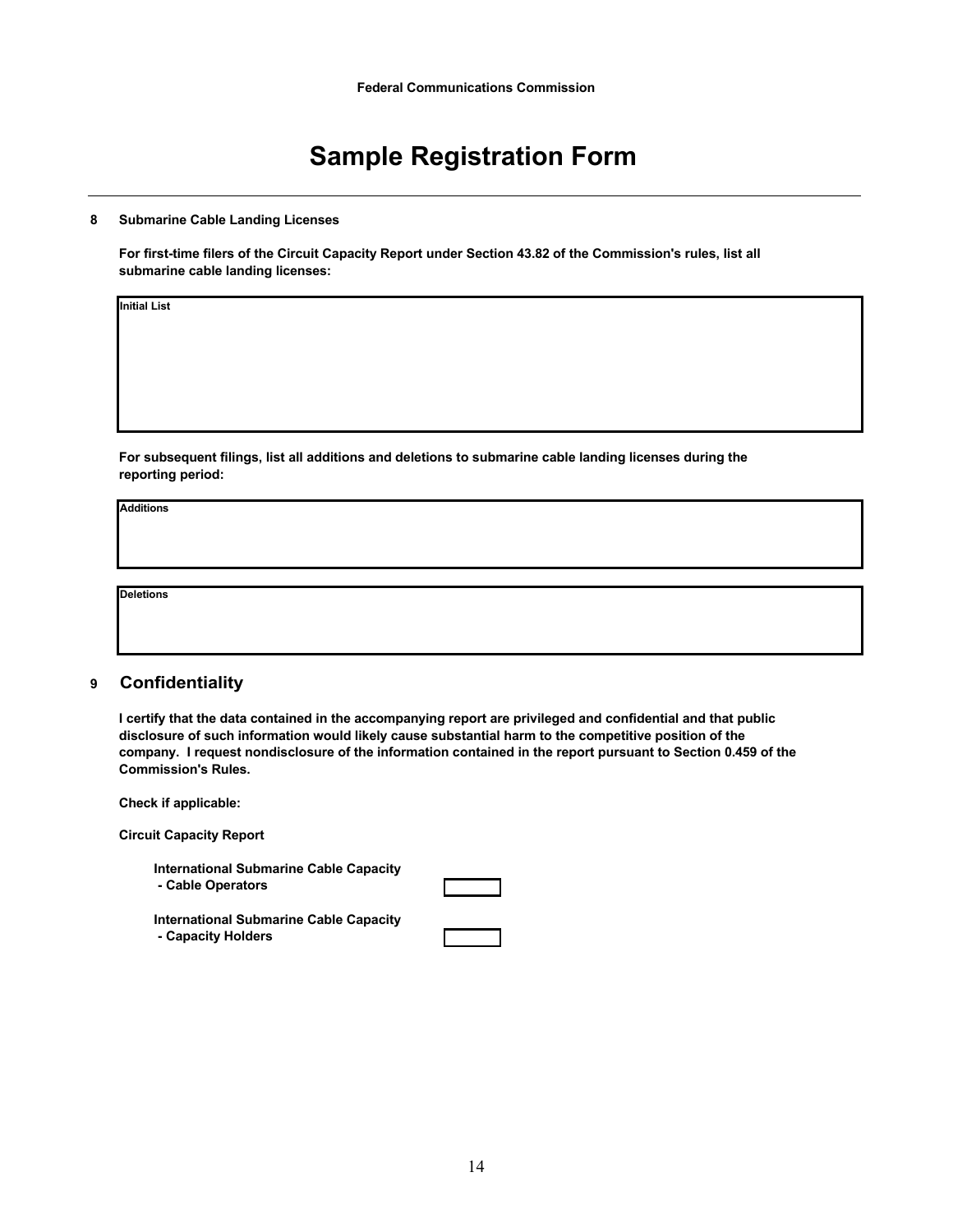# **Sample Registration Form**

#### **10 Certification**

**I certify that I am an officer of the above-named filing entity, that I have examined the accompanying report and to the best of my knowledge, information, and belief, all statements of fact contained in the report are true and that the report is an accurate statement of the affairs of the above-named company for the reporting period indicated above.**

**11 Signature**

- **12 Printed name of officer or company official**
- **13 Title of the certifying official:**
- **14 Physical address, telephone number, and e-mail address of the certifying official:**
- **15 Filing Entity's official contact or attorney of record, including physical address, telephone number and e-mail address:**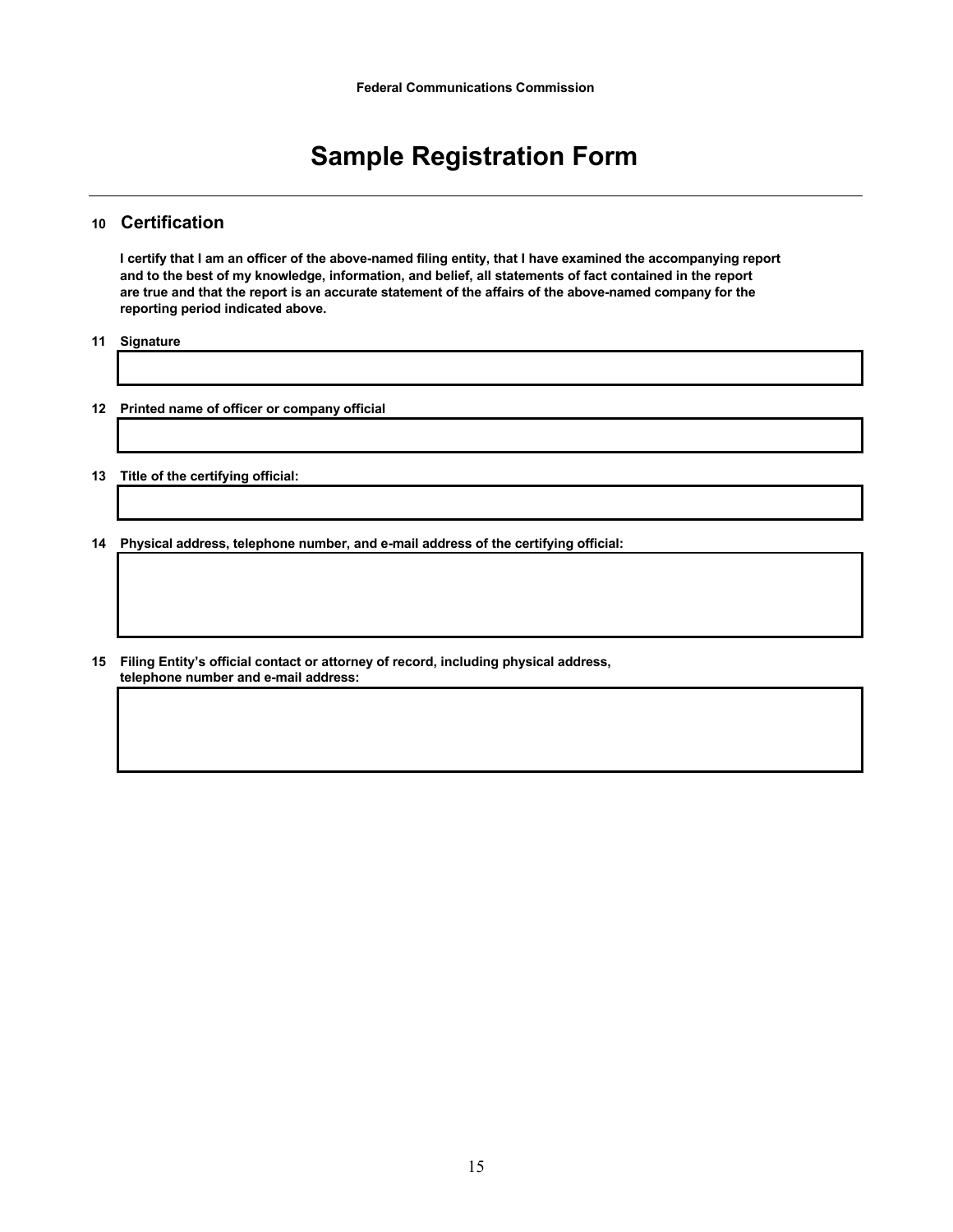# **APPENDIX D: Sample Circuit Capacity Report**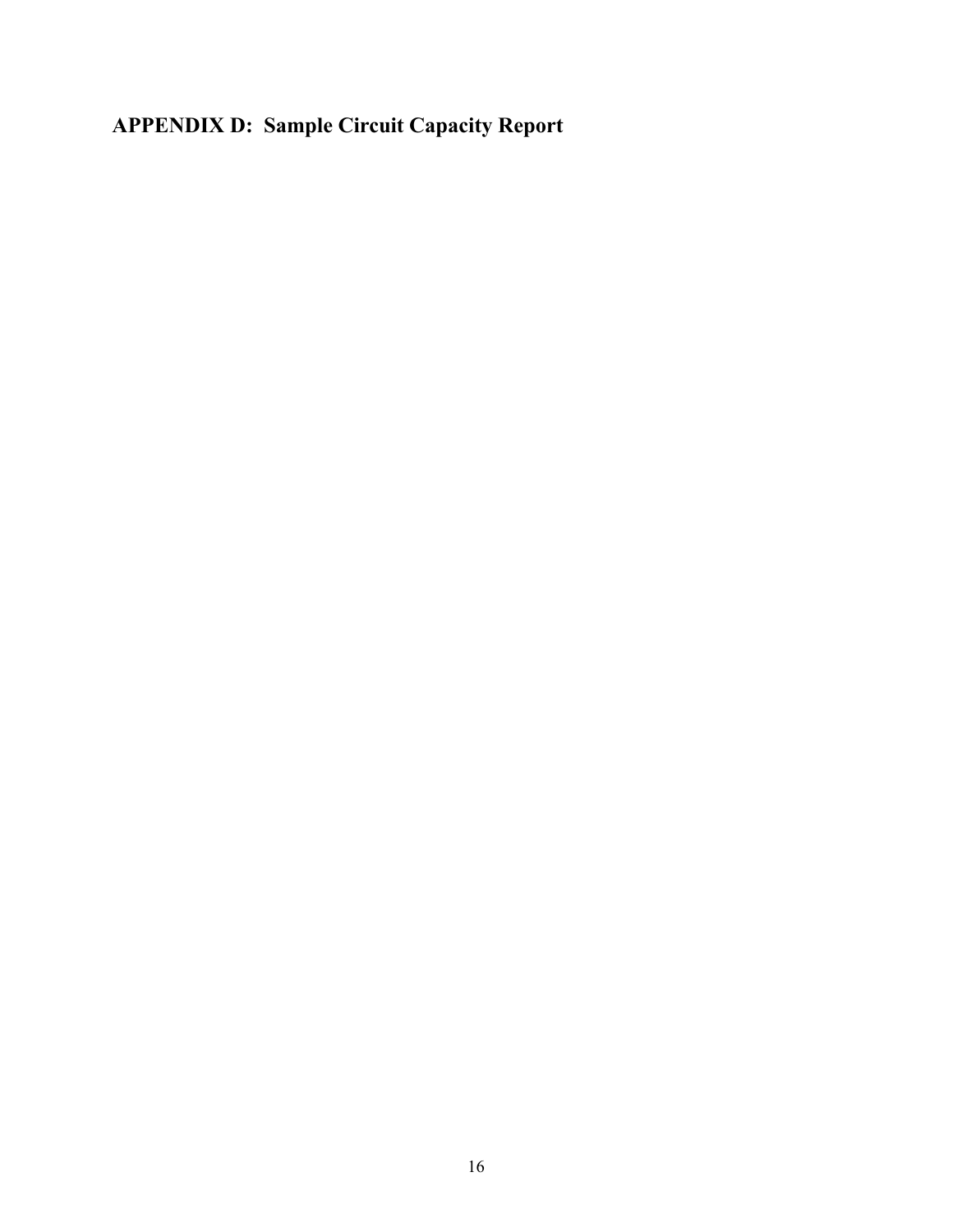# **Sample Cable Operator Report As of December 31 of the Reporting Period**

**Name of Filing Entity:**

**Filing Date:**

**Reporting Period: 2019**

|                                             | <b>Cable Capacity</b> |                  |  |  |
|---------------------------------------------|-----------------------|------------------|--|--|
|                                             | (a)                   | (b)              |  |  |
|                                             | (Gbps)                |                  |  |  |
|                                             | Available             | Planned          |  |  |
|                                             | Capacity              | Capacity         |  |  |
| <b>Americas Region</b>                      |                       |                  |  |  |
| America Movil Submarine Cable System (AMX1) |                       |                  |  |  |
| AmeriCan-1                                  |                       |                  |  |  |
| Americas II                                 |                       |                  |  |  |
| Antillas 1                                  |                       |                  |  |  |
| <b>Antilles Crossing</b>                    |                       |                  |  |  |
| ARCOS-1                                     |                       |                  |  |  |
| Bahamas Internet Cable System (BICS)        |                       |                  |  |  |
| <b>BAHAMAS II</b>                           |                       |                  |  |  |
| <b>BRUSA</b>                                |                       |                  |  |  |
| Challenger Bermuda (CB-1)                   |                       |                  |  |  |
| CFX-1 Cable System (CFX-1)                  |                       |                  |  |  |
| <b>Crosslake Fibre</b>                      |                       |                  |  |  |
| Curie                                       |                       |                  |  |  |
| Gemini Bermuda System                       |                       |                  |  |  |
| Global Caribbean Network (GCN)              |                       |                  |  |  |
| <b>GlobeNet</b>                             |                       |                  |  |  |
| KetchCan1 Submarine Fiber Cable System      |                       |                  |  |  |
| Maya-1                                      |                       |                  |  |  |
| Monet Cable System                          |                       |                  |  |  |
| Pacific Caribbean Cable System (PCCS)       |                       |                  |  |  |
| Pan American Cable System                   |                       |                  |  |  |
| Pan American Crossing (PAC)                 |                       |                  |  |  |
| SMPR-1                                      |                       |                  |  |  |
| Seabras-1                                   |                       |                  |  |  |
| South America-1 (SAm-1)                     |                       |                  |  |  |
| South American Crossing (SAC)               |                       |                  |  |  |
| Taino-Carib                                 |                       |                  |  |  |
| <b>Total Americas Region</b>                | 0.0                   | $\overline{0.0}$ |  |  |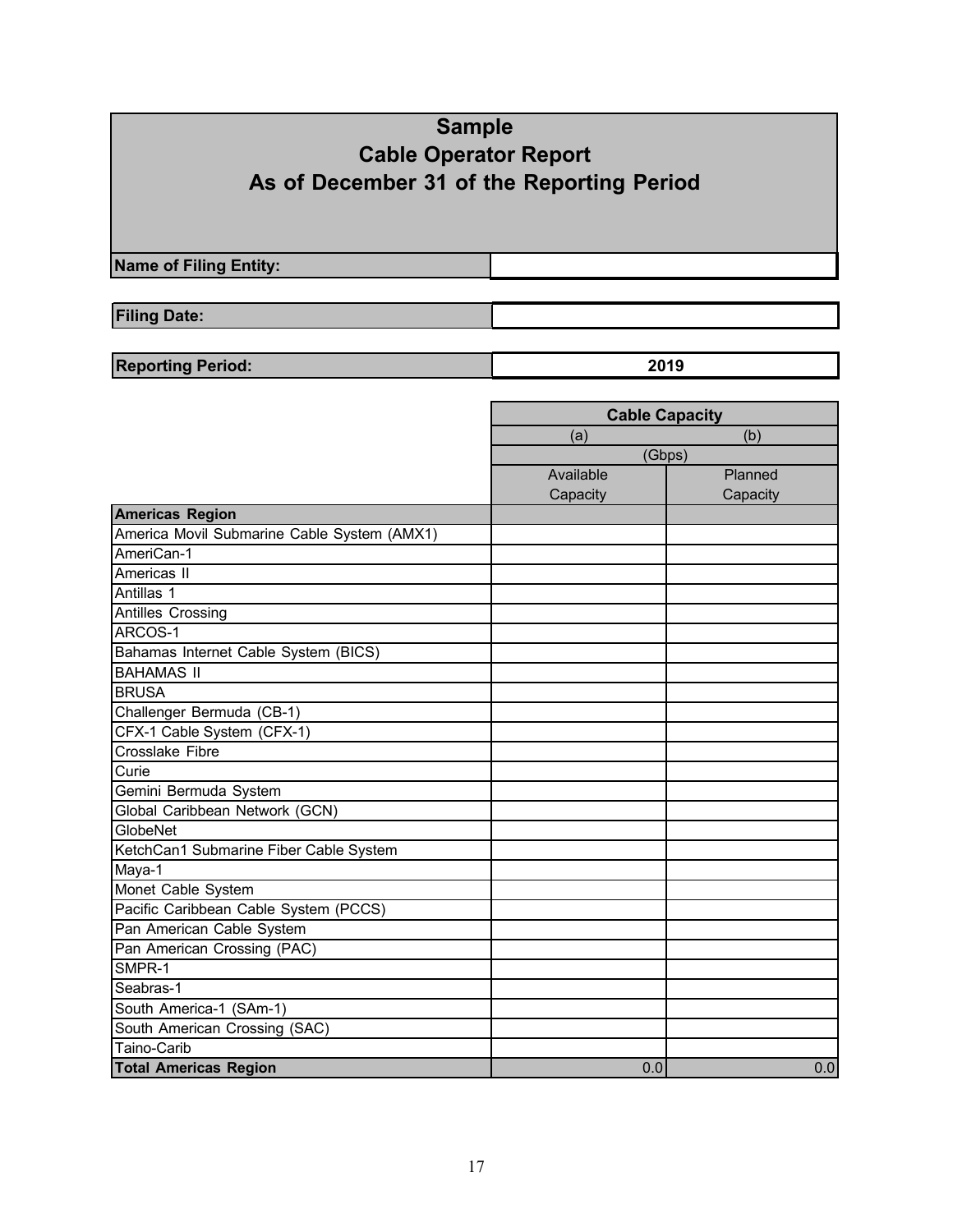| <b>Atlantic Region</b>         |     |     |
|--------------------------------|-----|-----|
| <b>AEConnect Cable Network</b> |     |     |
| Apollo Cable                   |     |     |
| Atlantic Crossing-1 (AC-1)     |     |     |
| Columbus III                   |     |     |
| <b>FLAG Atlantic-1</b>         |     |     |
| <b>GTT Atlantic</b>            |     |     |
| Havfrue                        |     |     |
| <b>MAREA</b>                   |     |     |
| <b>TAT-14</b>                  |     |     |
| <b>TGN Atlantic</b>            |     |     |
| Yellow                         |     |     |
| <b>Total Atlantic Region</b>   | 0.0 | 0.0 |

| <b>Pacific Region</b>                     |     |     |
|-------------------------------------------|-----|-----|
| American Samoa Hawaii Cable               |     |     |
| Asia America Gateway (AAG)                |     |     |
| Australia-Japan Cable                     |     |     |
| <b>FASTER Cable System</b>                |     |     |
| <b>GOKI Cable Network</b>                 |     |     |
| <b>HANTRU1</b>                            |     |     |
| Hawaiki Cable System                      |     |     |
| Honotua Cable System                      |     |     |
| Japan-U.S. Cable Network                  |     |     |
| New Cross-Pacific (NCP)                   |     |     |
| Pacific Crossing-1 (PC-1)                 |     |     |
| PPC-1                                     |     |     |
| Southeast Asia-US (SEA-US)                |     |     |
| Southern Cross Cable Network              |     |     |
| Telstra Endeavour                         |     |     |
| <b>TGN Pacific</b>                        |     |     |
| Trans-Pacific Express (TPE) Cable Network |     |     |
| Unity Cable System                        |     |     |
| <b>Total Pacific Region</b>               | 0.0 | 0.0 |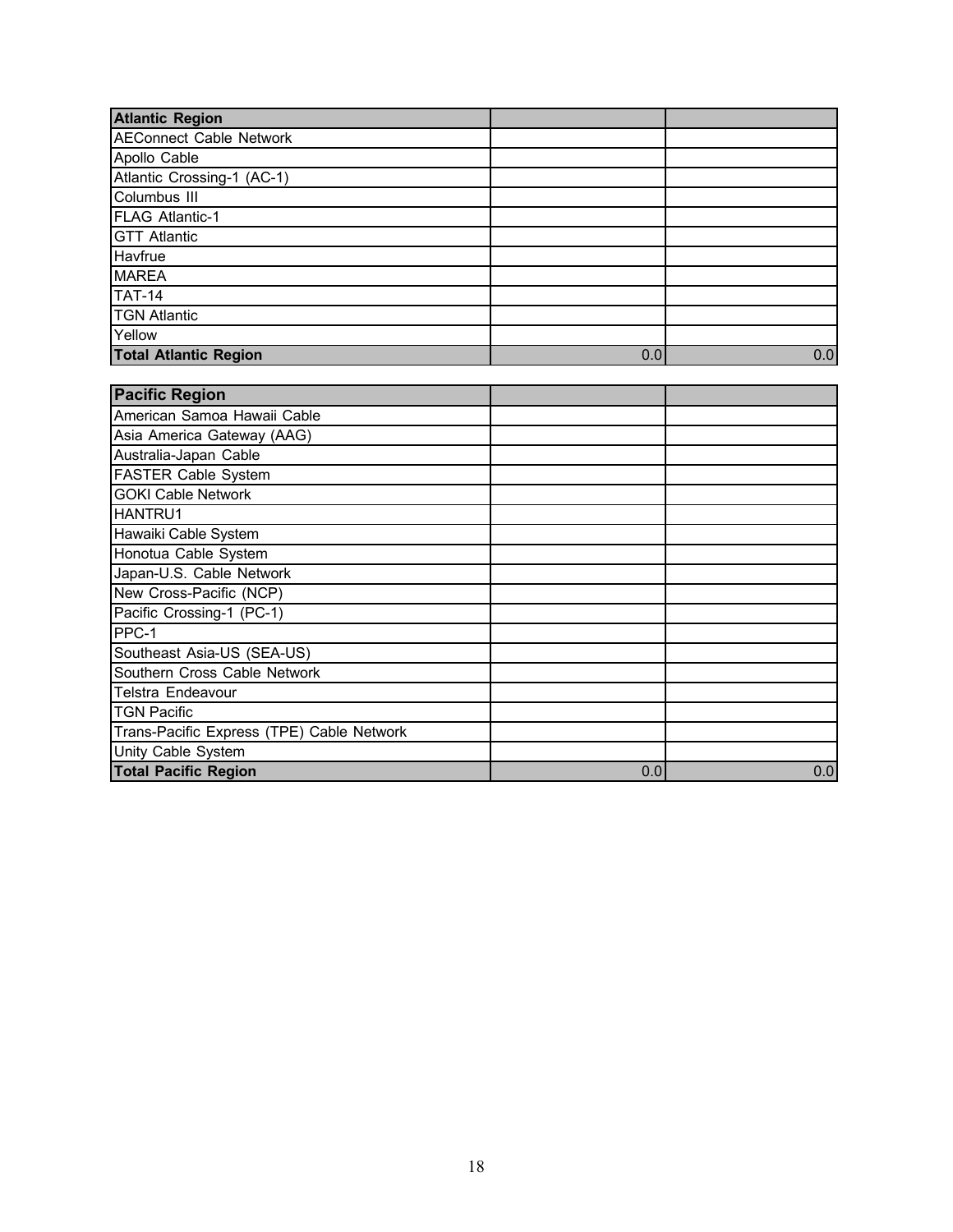# **Sample Capacity Holder Report As of December 31 of the Reporting Period**

**Name of Filing Entity:**

**Filing Date:**

**Reporting Period:** 2019

|                                             | <b>Capacity Holdings</b> |                 |                                     |                                                                     |                                      |                                                |
|---------------------------------------------|--------------------------|-----------------|-------------------------------------|---------------------------------------------------------------------|--------------------------------------|------------------------------------------------|
|                                             | (a)                      | (b)             | (c)                                 | (d)                                                                 | (e)                                  | (f)                                            |
|                                             |                          |                 |                                     | (Gbps Units)                                                        |                                      |                                                |
|                                             | Cable<br>Ownership       | <b>Net IRUs</b> | Net Inter-<br>Carrier<br>Leaseholds | Net Capacity<br>Held<br>$(d) =$<br>$(a)+(b)+(c)$<br>$(d) = (e)+(f)$ | Activated<br>(i.e., lit)<br>Capacity | Non-<br>Activated<br>(i.e., until)<br>Capacity |
| <b>Americas Region</b>                      |                          |                 |                                     |                                                                     |                                      |                                                |
| America Movil Submarine Cable System (AMX1) |                          |                 |                                     |                                                                     |                                      |                                                |
| AmeriCan-1                                  |                          |                 |                                     |                                                                     |                                      |                                                |
| Americas II                                 |                          |                 |                                     |                                                                     |                                      |                                                |
| Antillas 1                                  |                          |                 |                                     |                                                                     |                                      |                                                |
| Antilles Crossing                           |                          |                 |                                     |                                                                     |                                      |                                                |
| ARCOS-1                                     |                          |                 |                                     |                                                                     |                                      |                                                |
| Bahamas Internet Cable System (BICS)        |                          |                 |                                     |                                                                     |                                      |                                                |
| <b>BAHAMAS II</b>                           |                          |                 |                                     |                                                                     |                                      |                                                |
| <b>BRUSA</b>                                |                          |                 |                                     |                                                                     |                                      |                                                |
| Challenger Bermuda (CB-1)                   |                          |                 |                                     |                                                                     |                                      |                                                |
| CFX-1 Cable System (CFX-1)                  |                          |                 |                                     |                                                                     |                                      |                                                |
| <b>Crosslake Fibre</b>                      |                          |                 |                                     |                                                                     |                                      |                                                |
| Curie                                       |                          |                 |                                     |                                                                     |                                      |                                                |
| Gemini Bermuda System                       |                          |                 |                                     |                                                                     |                                      |                                                |
| Global Caribbean Network (GCN)              |                          |                 |                                     |                                                                     |                                      |                                                |
| GlobeNet                                    |                          |                 |                                     |                                                                     |                                      |                                                |
| KetchCan1 Submarine Fiber Cable System      |                          |                 |                                     |                                                                     |                                      |                                                |
| Maya-1                                      |                          |                 |                                     |                                                                     |                                      |                                                |
| Monet Cable System                          |                          |                 |                                     |                                                                     |                                      |                                                |
| Pacific Caribbean Cable System (PCCS)       |                          |                 |                                     |                                                                     |                                      |                                                |
| Pan American Cable System                   |                          |                 |                                     |                                                                     |                                      |                                                |
| Pan American Crossing (PAC)                 |                          |                 |                                     |                                                                     |                                      |                                                |
| SMPR-1                                      |                          |                 |                                     |                                                                     |                                      |                                                |
| Seabras-1                                   |                          |                 |                                     |                                                                     |                                      |                                                |
| South America-1 (SAm-1)                     |                          |                 |                                     |                                                                     |                                      |                                                |
| South American Crossing (SAC)               |                          |                 |                                     |                                                                     |                                      |                                                |
| Taino-Carib                                 |                          |                 |                                     |                                                                     |                                      |                                                |
| <b>Total Americas Region</b>                | 0.0                      | 0.0             | 0.0                                 | 0.0                                                                 | 0.0                                  | 0.0                                            |
| <b>Atlantic Region</b>                      |                          |                 |                                     |                                                                     |                                      |                                                |
| <b>AEConnect Cable Network</b>              |                          |                 |                                     |                                                                     |                                      |                                                |
| Apollo Cable                                |                          |                 |                                     |                                                                     |                                      |                                                |
| Atlantic Crossing-1 (AC-1)                  |                          |                 |                                     |                                                                     |                                      |                                                |
| Columbus III                                |                          |                 |                                     |                                                                     |                                      |                                                |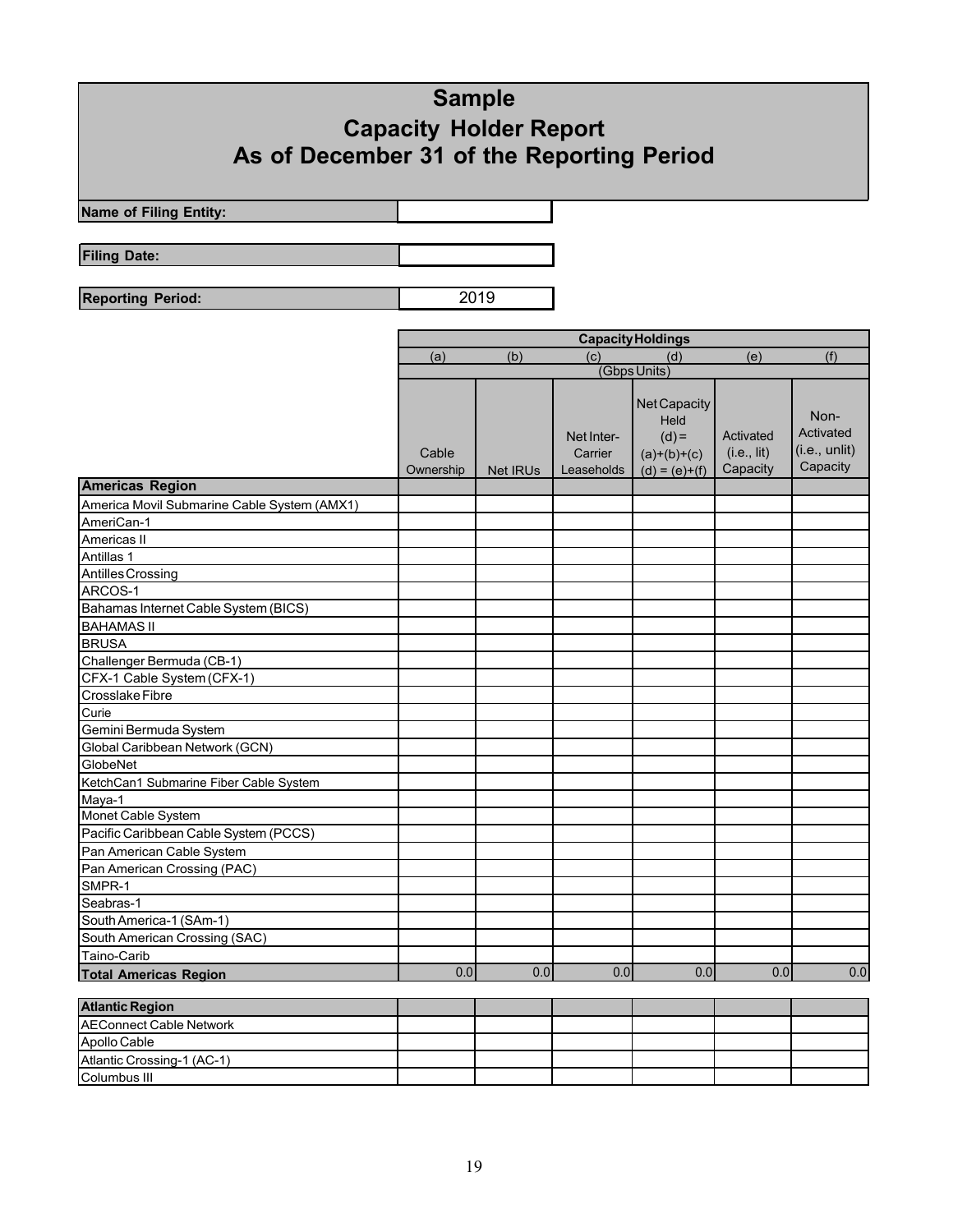| FLAGAtlantic-1                            |     |     |     |     |     |     |
|-------------------------------------------|-----|-----|-----|-----|-----|-----|
| <b>GTT Atlantic</b>                       |     |     |     |     |     |     |
| Havfrue                                   |     |     |     |     |     |     |
| MAREA                                     |     |     |     |     |     |     |
| $TAT-14$                                  |     |     |     |     |     |     |
| <b>TGN Atlantic</b>                       |     |     |     |     |     |     |
| Yellow                                    |     |     |     |     |     |     |
| <b>Total Atlantic Region</b>              | 0.0 | 0.0 | 0.0 | 0.0 | 0.0 | 0.0 |
|                                           |     |     |     |     |     |     |
| <b>Pacific Region</b>                     |     |     |     |     |     |     |
| İAmerican Samoa Hawaii Cable              |     |     |     |     |     |     |
| Asia America Gateway (AAG)                |     |     |     |     |     |     |
| Australia-Japan Cable                     |     |     |     |     |     |     |
| <b>FASTER Cable System</b>                |     |     |     |     |     |     |
| <b>GOKI Cable Network</b>                 |     |     |     |     |     |     |
| <b>HANTRU1</b>                            |     |     |     |     |     |     |
| Hawaiki Cable System                      |     |     |     |     |     |     |
| Honotua Cable System                      |     |     |     |     |     |     |
| Japan-U.S. Cable Network                  |     |     |     |     |     |     |
| New Cross-Pacific (NCP)                   |     |     |     |     |     |     |
| Pacific Crossing-1 (PC-1)                 |     |     |     |     |     |     |
| PPC-1                                     |     |     |     |     |     |     |
| Southeast Asia-US (SEA-US)                |     |     |     |     |     |     |
| Southern Cross Cable Network              |     |     |     |     |     |     |
| l Telstra Endeavour                       |     |     |     |     |     |     |
| <b>TGN Pacific</b>                        |     |     |     |     |     |     |
| Trans-Pacific Express (TPE) Cable Network |     |     |     |     |     |     |
| Unity Cable System                        |     |     |     |     |     |     |
| <b>Total Pacific Region</b>               | 0.0 | 0.0 | 0.0 | 0.0 | 0.0 | 0.0 |